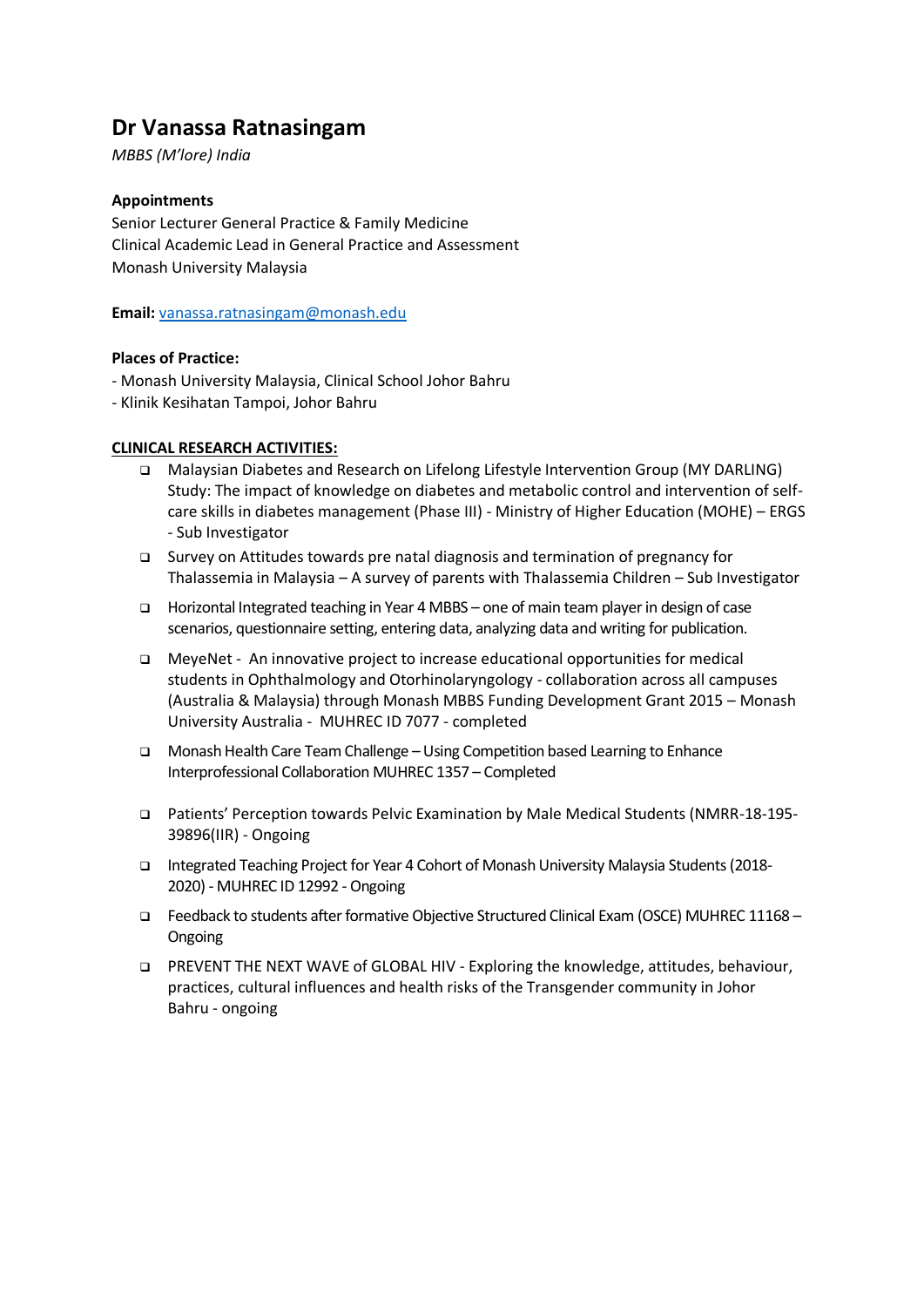# **Clinical based trials in Diabetes at Monash Research Centre, Johor Bahru**

- NOVO NORDISK A trial comparing the efficacy and safety of insulin degludec/insulin aspart once daily in insulin-naïve subjects with type 2 diabetes mellitus when using two different titration algorithms. Sub Investigator - completed
- Omnicare 1218.65 A randomized double blind placebo controlled parallel group efficacy & safety study of Linagliptin over 24 weeks in Type 2 diabetic patients with insufficient glycemic control despite Metformin therapy. Sub Investigator - completed
- Carolina 1218.74- A multicenter, international, randomized, parallel group, double blind study to evaluate Cardiovascular safety of Linagliptin versus glimepiride in patients with type 2 diabetes mellitus at high cardiovascular risk. Sub Investigator – completed
- Merck & Co. MK-0431D- A phase 3, randomized double blind, clinical trial to study the efficacy and safety of MK0431D (a fixed dose combination of sitagliptin and simvastatin) for the treatment of patients with Type 2 Diabetes Mellitus with inadequate glycemic control on Metformin monotherapy. Sub Investigator - completed
- Bohrienger Ingelheim. NMRR ID: NMRR-10-718-6056 Research Title: A phase III randomised, double-blind, active-controlled parallel group efficacy and safety study of BI 10773 compared to glimepiride administered orally during 104 weeks with a 104-week extension period in patients with type 2 diabetes mellitus and insufficient glycaemic control despite metformin treatment. Sub Investigator -Completed
- Janssen Research & Development: 28431754DNE3001: Phase 3 The CREDENCE Trial: A Randomized, Double blind, Event driven, Placebo-controlled, Multicenter Study of the Effects of Canagliflozin on Renal and cardiovascular Outcomes in Subjects with Type 2 Diabetes Mellitus and Diabetic Nephropathy. Principal Investigator – completed

#### **Monash University Teaching Related Services:**

- Monash Malaysia CAL (Clinical Academic Lead) for Year 4 General Practice
- Member of Year 4 Committee (GP representative)
- Year 4 MBBS Assessment Working Group Monash University Year 4 MUM representative
- Co-chair of Year 4 MBBS Assessment Committee Monash University Malaysia
- Member of MPCC
- Member of Medical Education Unit Monash Malaysia
- Monash PHD Primary Health Care (PHC) Development of curriculum and delivery

# **External services:**

- Board Of Visitors to Psychiatry Unit Hospital Sultanah Aminah, Johor Bahru
- Intan Lifezone (NGO on HIV and Harm Reduction) committee member
- JEWEL (Johor Women's League) NGO on child abuse & women's needs committee member
- Engaging with other NGOs and UNHCR in Johor for community activities